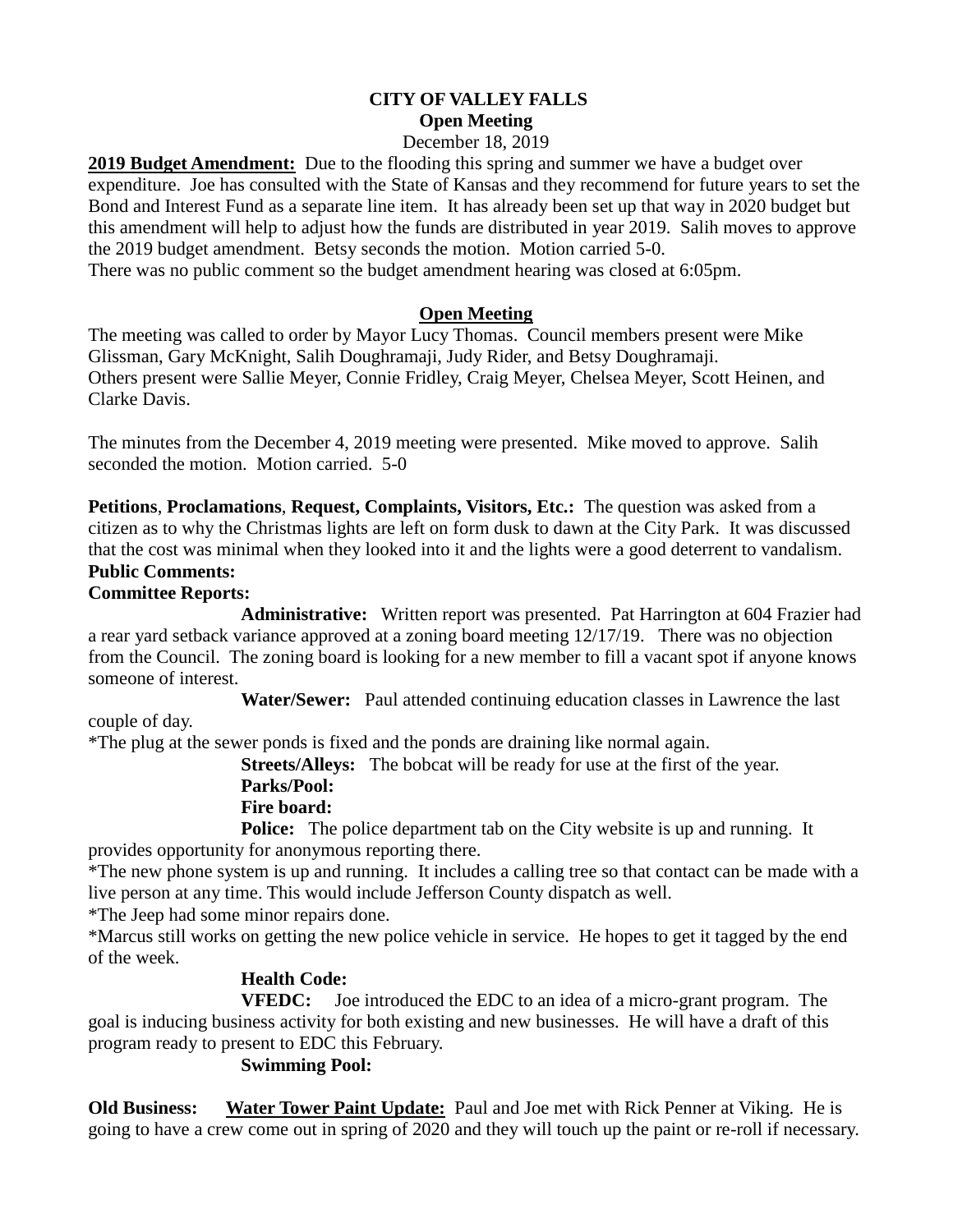**New Business: Appointment of Leonard Buddenbohm:** Leonard Buddenbohm took his oath of office as City Attorney and took a seat at the Council table. He will be attending the second meeting of the month. Rick Johnson will be handling traffic court only for the city per his choice.

**Craig Meyer Request:** Craig was here to follow up on his lot request. Leonard Buddenbohm joined in on the discussion. He recommended that the Council stop all negotiations and discussions on this. With the citizen feeling and stating that there was a breach of contract he recommend that Craig make contact with the City insurance company EMC and file a claim.

**Resolutions to Demolish Unsafe Structures:** Resolutions to demolish three unsafe structures were presented to the Council. Leonard Buddenbohn reviewed the process briefly. \*Resolution 01-2019 for address 605 Frazier St. Gary moves to adopt. Mike seconds the motion. Motion carried 5-0. \*Resolution 02-2019 for address 501 Mulberry St. Gary moves to adopt. Mike seconds the motion. Motion carried 5-0. \*Resolution 03-2019 for 281 Maple St. Judy moves to adopt. Betsy seconds the motion. Motion carried 5-0. These will be published in the Vindicator for the next two consecutive weeks.

**Parking Violations in Conjuction with CODE:** There was a brief discussion on the Council's thoughts to allow Jimmy Ellis the authority to cite parking tickets in conjunction with his CODE violations write ups. After discussion it was decided that this may not occur to often and is a function under the Standard Traffic Ordinance for our Police department to handle if necessary.

**Trash Service RFP:** It is time to think about our City trash contract. The current contract with Waste Management ends April 30, 2020. It was decided to go through the RFP process opposed to an extension to our current provider.

**CODE/Standards:FEMA:** Joe received an email from Keith Jeffers regarding a FEMA limited time opportunity for public owned systems and upgrading to code standards. There will be options to discuss and decide on with a short deadline of January 2, 2020. The first option would be to accept reimbursement for the City's cost and repairs to put dikes back in the exact same condition they were before the flood. The second option would be to accept FEMA funding to be reimbursed for the cost of damages plus raise the dikes to the new code standards and could be done in stages. The issue with the seconds option is this could be very costly to the City with the project being close to 3 million dollars and the City to match 15% (\$450,000 city cost). This decision will have impacts on future prospects of funding. Discussion continues.

**City Council Meeting Structure:** There was a short discussion on meeting structure and thoughts on continuing with two meetings a month. There was a brief discussion on the possibility of a work session type setting for the first Wednesday of every month. This topic will be tabled until the new Council members take their seats in January.

**ADDITONS:** With the first meeting in January falling on New Year Day it was decided to reschedule the first meeting in January for Thursday January 2, 2020.

## **EXECUTIVE SESSION**

\*Mike moves to go into executive session at 8:00pm for 10 minutes to discuss matters of non-elected personnel to include Mayor and City Council. Judy seconds the motion. Motion carried 5-0. The Council returned to open session at 8:10pm with no action taken.